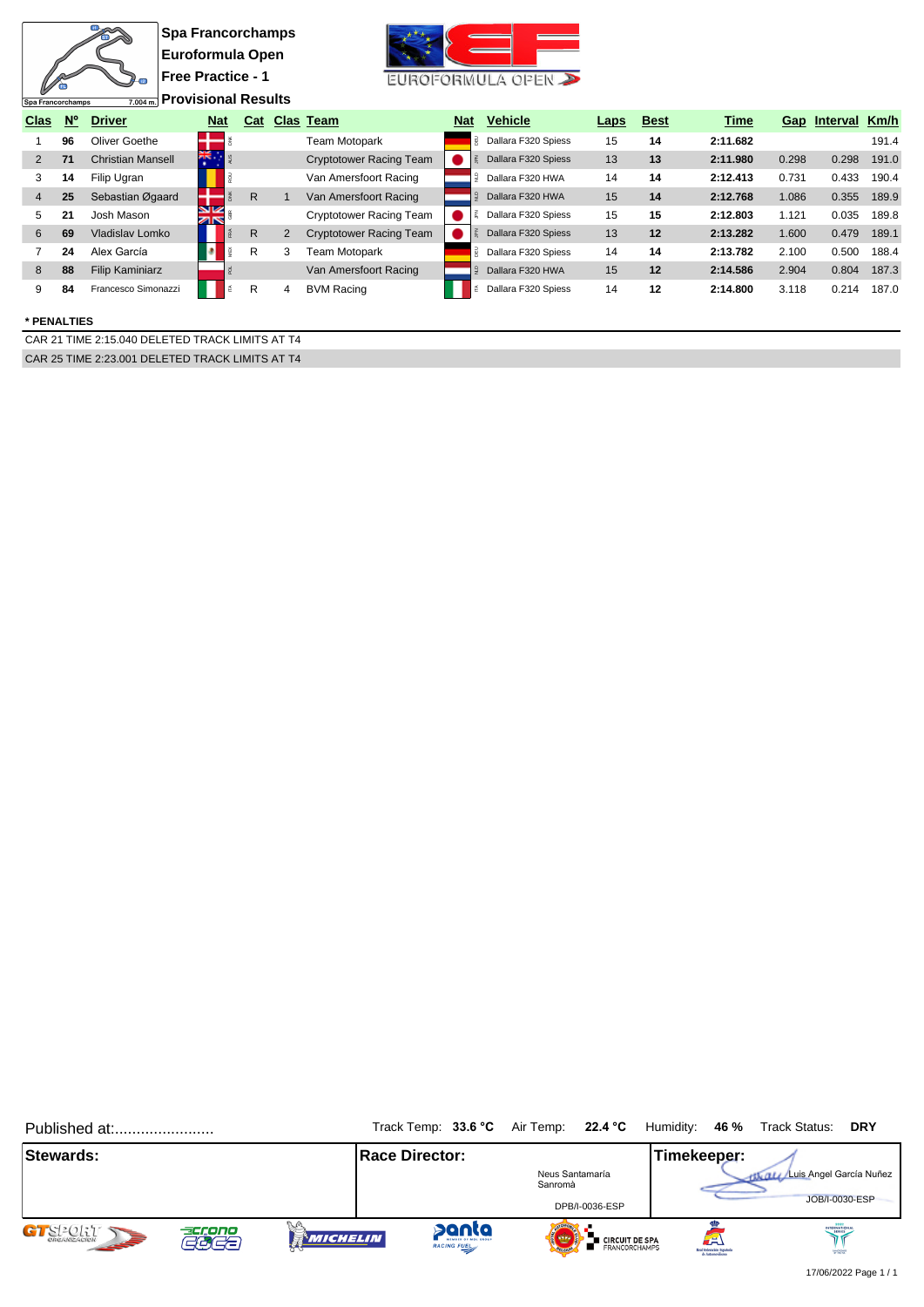|                |                   |                          | <b>Spa Francorchamps</b> |               |              |   |                                        |            |                              |             |             |          |       |                   |       |
|----------------|-------------------|--------------------------|--------------------------|---------------|--------------|---|----------------------------------------|------------|------------------------------|-------------|-------------|----------|-------|-------------------|-------|
|                |                   |                          | Euroformula Open         |               |              |   |                                        |            |                              |             |             |          |       |                   |       |
|                |                   | $4\sigma$                | <b>Free Practice - 1</b> |               |              |   |                                        |            | EUROFORMULA OPEN             |             |             |          |       |                   |       |
|                | Spa Francorchamps | 7.004 m.                 |                          |               |              |   | <b>Provisional Results by Category</b> |            |                              |             |             |          |       |                   |       |
| <b>Clas</b>    | $N^{\circ}$       | <b>Driver</b>            |                          | <b>Nat</b>    |              |   | Cat Clas Team                          | <b>Nat</b> | <b>Vehicle</b>               | <b>Laps</b> | <b>Best</b> | Time     |       | Gap Interval Km/h |       |
|                | 96                | Oliver Goethe            |                          |               |              |   | <b>Team Motopark</b>                   |            | <b>B</b> Dallara F320 Spiess | 15          | 14          | 2:11.682 |       |                   | 191.4 |
| 2              | 71                | <b>Christian Mansell</b> | 1张.                      |               |              |   | <b>Cryptotower Racing Team</b>         |            | Dallara F320 Spiess          | 13          | 13          | 2:11.980 | 0.298 | 0.298             | 191.0 |
| 3              | 14                | Filip Ugran              |                          |               |              |   | Van Amersfoort Racing                  | e,         | Dallara F320 HWA             | 14          | 14          | 2:12.413 | 0.731 | 0.433             | 190.4 |
| $\overline{4}$ | 21                | Josh Mason               |                          | $\frac{N}{N}$ |              |   | <b>Cryptotower Racing Team</b>         |            | Dallara F320 Spiess          | 15          | 15          | 2:12.803 | 1.121 | 0.390             | 189.8 |
| 5              | 88                | <b>Filip Kaminiarz</b>   |                          |               |              |   | Van Amersfoort Racing                  |            | Dallara F320 HWA             | 15          | 12          | 2:14.586 | 2.904 | 1.783             | 187.3 |
|                |                   | <b>Rookie</b>            |                          |               |              |   |                                        |            |                              |             |             |          |       |                   |       |
|                | 25                | Sebastian Øgaard         |                          |               | $\mathsf{R}$ |   | Van Amersfoort Racing                  |            | <b>J</b> Dallara F320 HWA    | 15          | 14          | 2:12.768 |       |                   | 189.9 |
| 2              | 69                | Vladislav Lomko          |                          |               | R            | 2 | Cryptotower Racing Team                |            | Dallara F320 Spiess          | 13          | 12          | 2:13.282 | 0.514 | 0.514             | 189.1 |
| 3              | 24                | Alex García              |                          |               | R            | 3 | <b>Team Motopark</b>                   |            | Dallara F320 Spiess          | 14          | 14          | 2:13.782 | 1.014 | 0.500             | 188.4 |
| 4              | 84                | Francesco Simonazzi      |                          | É             | R            | 4 | <b>BVM Racing</b>                      |            | Dallara F320 Spiess          | 14          | 12          | 2:14.800 | 2.032 | 1.018             | 187.0 |
|                |                   |                          |                          |               |              |   |                                        |            |                              |             |             |          |       |                   |       |

#### **\* PENALTIES**

CAR 21 TIME 2:15.040 DELETED TRACK LIMITS AT T4 CAR 25 TIME 2:23.001 DELETED TRACK LIMITS AT T4

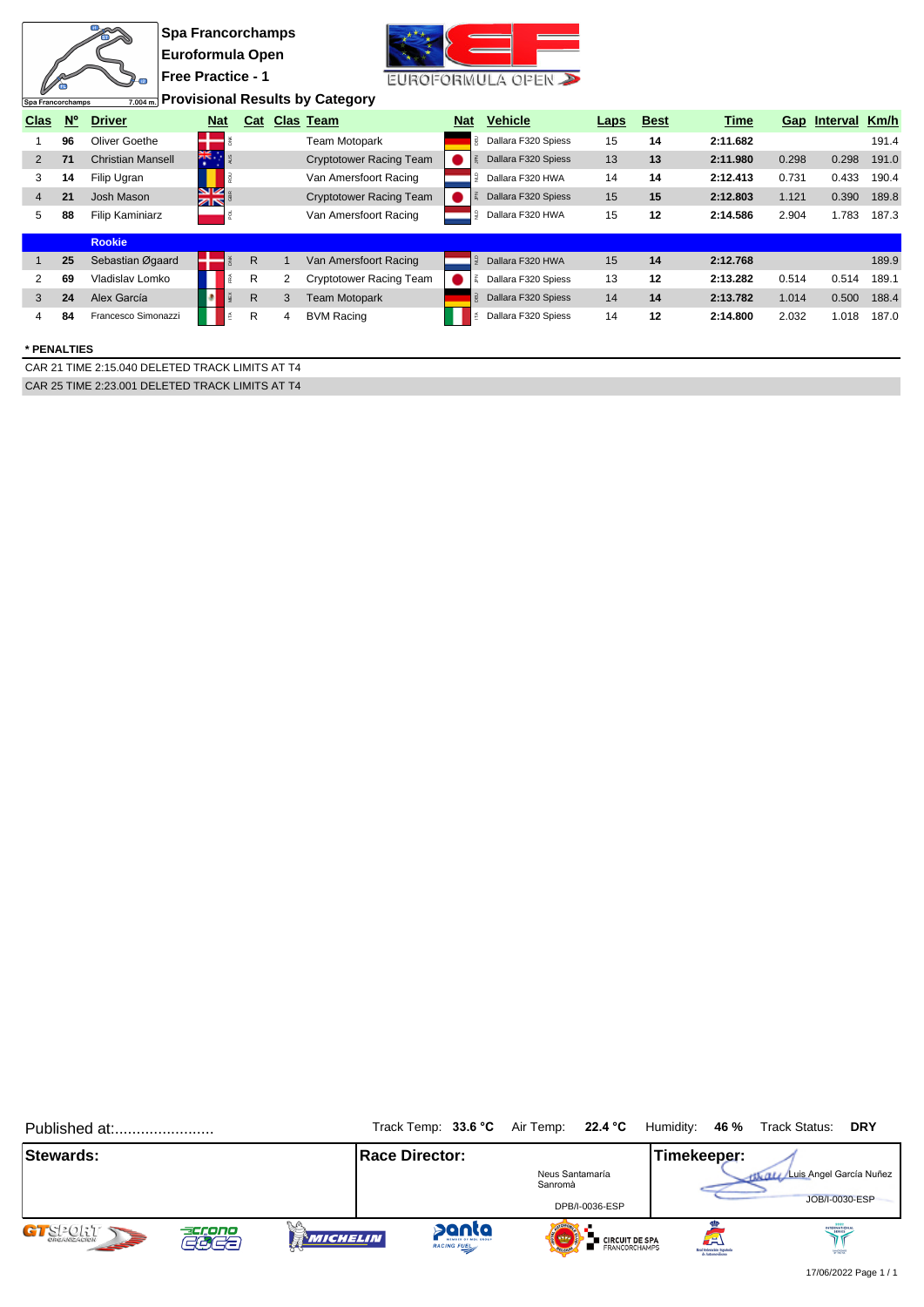

**Spa Francorchamps Euroformula Open Free Practice - 1 Lap Analysis**



| 14             |                             | Filip Ugran  |          |          |               | Dallara F320 HWA 25            |                |                             | Sebastian Øgaard         |          |          |               | Dallara F320 HWA               |
|----------------|-----------------------------|--------------|----------|----------|---------------|--------------------------------|----------------|-----------------------------|--------------------------|----------|----------|---------------|--------------------------------|
|                |                             |              |          |          |               | Van Amersfoort Racing          |                | Rookie                      |                          |          |          |               | Van Amersfoort Racing          |
| $Lap$ D        | <b>Time</b>                 | Sector 1     | Sector 2 | Sector 3 | T. Spd        | <b>Elapsed</b>                 | $Lap$ $D$      | <u>Time</u>                 | Sector 1                 | Sector 2 | Sector 3 | T. Spd        | <b>Elapsed</b>                 |
| 1              | 10:42:54.048                | 10:40:57.837 | 1:13.427 | 42.784   |               | 175.3 10:42:54.048             | $\overline{1}$ | 10:43:02.509                | 10:41:03.167             | 1:17.749 | 41.593   |               | 166.4 10:43:02.509             |
| 2              | 2:17.928                    | 40.451       | 1:01.295 | 36.182   |               | 237.8 10:45:11.976             | $\overline{2}$ | 2:27.539                    | 44.965                   | 1:04.546 | 38.028   |               | 202.2 10:45:30.048             |
| 3              | 2:15.997                    | 40.271       | 1:00.204 | 35.522   |               | 240.0 10:47:27.973             | 3              | 2:18.179                    | 40.336                   | 1:01.687 | 36.156   |               | 241.6 10:47:48.227             |
| 4              | 2:19.720                    | 42.177       | 1:02.008 | 35.535   |               | 223.6 10:49:47.693             | $\overline{4}$ | 2:15.752                    | 39.909                   | 1:00.134 | 35.709   |               | 245.4 10:50:03.979             |
| 5              | 2:14.778                    | 39.861       | 59.426   | 35.491   |               | 244.3 10:52:02.471             | 5              | 2:14.936                    | 40.199                   | 59.261   | 35.476   |               | 240.0 10:52:18.915             |
| 6              | 2:14.726                    | 39.681       | 59.610   | 35.435   |               | 246.0 10:54:17.197             | 6              | 2:14.642                    | 40.108                   | 58.891   | 35.643   |               | 239.4 10:54:33.557             |
| 7              | 2:29.839 P                  | 39.492       | 1:03.702 | 46.645   |               | 241.0 10:56:47.036             | 7              | 2:14.323                    | 40.171                   | 58.785   | 35.367   |               | 240.0 10:56:47.880             |
| 8              | 10:09.179                   | 8:22.249     | 1:08.399 | 38.531   |               | 175.0 11:06:56.215             | 8              | 2:23.001 P                  | 40.285                   | 59.831   | 42.885   |               | 241.0 10:59:10.881             |
| 9              | 2:17.256                    | 40.143       | 59.300   | 37.813   |               | 238.9 11:09:13.471             | 9              | 7:47.147                    | 5:59.858                 | 1:07.809 | 39.480   |               | 187.5 11:06:58.028             |
| 10             | 2:12.790                    | 39.524       | 58.263   | 35.003   |               | 244.3 11:11:26.261             | 10             | 2:13.576                    | 40.049                   | 58.421   | 35.106   |               | 241.6 11:09:11.604             |
| 11             | 2:17.237                    | 39.931       | 59.006   | 38.300   |               | 241.6 11:13:43.498             | 11             | 2:16.749                    | 39.968                   | 58.899   | 37.882   |               | 240.0 11:11:28.353             |
| 12             | 2:12.732                    | 39.416       | 58.199   | 35.117   |               | 244.8 11:15:56.230             | 12             | 2:13.351                    | 39.747                   | 58.332   | 35.272   |               | 243.7 11:13:41.704             |
| 13             | 2:16.451                    | 39.696       | 59.181   | 37.574   |               | 242.1 11:18:12.681             | 13             | 2:16.798                    | 39.831                   | 58.760   | 38.207   |               | 241.0 11:15:58.502             |
| 14             | 2:12.413                    | 39.449       | 58.141   | 34.823   |               | 245.4 11:20:25.094             | 14             | 2:12.768                    | 39.679                   | 58.137   | 34.952   |               | 243.7 11:18:11.270             |
|                |                             |              |          |          |               |                                | 15             | 2:26.241 P                  | 39.750                   | 58.425   | 48.066   |               | 241.0 11:20:37.511             |
| 21             |                             | Josh Mason   |          |          |               | Dallara F320 Spiess            |                |                             |                          |          |          |               |                                |
|                |                             |              |          |          |               | <b>Cryptotower Racing Team</b> | 69             |                             | Vladislav Lomko          |          |          |               | Dallara F320 Spiess            |
| $Lap$ D        | <b>Time</b>                 | Sector 1     | Sector 2 | Sector 3 | T. Spd        | <b>Elapsed</b>                 |                | Rookie                      |                          |          |          |               | <b>Cryptotower Racing Team</b> |
| 1              | 10:43:06.004 P 10:41:08.445 |              | 1:12.209 | 45.350   |               | 196.7 10:43:06.004 Lap D       |                | <b>Time</b>                 | Sector 1                 | Sector 2 | Sector 3 | T. Spd        | <b>Elapsed</b>                 |
| $\overline{2}$ | 4:11.266                    | 2:29.684     | 1:03.895 | 37.687   |               | 206.8 10:47:17.270             | $\mathbf{1}$   | 10:43:28.650 P 10:41:21.301 |                          | 1:13.564 | 53.785   |               | 207.6 10:43:28.650             |
| 3              | 2:17.655                    | 40.242       | 1:01.662 | 35.751   |               | 239.4 10:49:34.925             | 2              | 5:25.436                    | 3:42.245                 | 1:06.173 | 37.018   |               | 223.6 10:48:54.086             |
| 4              | 2:15.314                    | 40.158       | 59.555   | 35.601   |               | 239.4 10:51:50.239             | 3              | 2:20.403                    | 41.319                   | 1:02.830 | 36.254   |               | 226.8 10:51:14.489             |
| 5              | 2:15.040                    | 40.074       | 59.450   | 35.516   |               | 239.4 10:54:05.279             | 4              | 2:15.966                    | 40.232                   | 1:00.220 | 35.514   |               | 238.4 10:53:30.455             |
| 6              | 2:14.591                    | 39.969       | 59.116   | 35.506   |               | 239.4 10:56:19.870             | 5              | 2:15.875                    | 40.084                   | 59.520   | 36.271   |               | 239.4 10:55:46.330             |
| 7              | 2:14.778                    | 40.023       | 59.079   | 35.676   |               | 240.0 10:58:34.648             | 6              | 2:15.118                    | 40.346                   | 59.401   | 35.371   |               | 240.5 10:58:01.448             |
| 8              | 2:14.269                    | 39.823       | 58.960   | 35.486   |               | 241.0 11:00:48.917             | 7              | 2:14.815                    | 40.015                   | 59.163   | 35.637   |               | 241.0 11:00:16.263             |
| 9              | 2:14.481                    | 39.975       | 58.988   | 35.518   |               | 240.5 11:03:03.398             | 8              | 2:26.270 P                  | 40.018                   | 59.890   | 46.362   |               | 240.5 11:02:42.533             |
| 10             | 2:21.840 P                  | 39.956       | 59.053   | 42.831   |               | 239.4 11:05:25.238             | 9              | 9:06.732                    | 7:22.044                 | 1:07.876 | 36.812   |               | 217.7 11:11:49.265             |
| 11             | 6:15.096                    | 4:32.853     | 1:05.013 | 37.230   |               | 209.7 11:11:40.334             | 10             | 2:24.184                    | 40.524                   | 1:04.962 | 38.698   |               | 227.8 11:14:13.449             |
| 12             | 2:14.211                    | 39.989       | 58.840   | 35.382   |               | 241.0 11:13:54.545             | 11             | 2:14.418                    | 39.901                   | 59.148   | 35.369   |               | 240.0 11:16:27.867             |
| 13             | 2:12.965                    | 39.481       | 58.224   | 35.260   |               | 242.1 11:16:07.510             | 12             | 2:13.282                    | 39.694                   | 58.441   | 35.147   |               | 241.6 11:18:41.149             |
| 14             | 2:12.920                    | 39.628       | 58.018   | 35.274   |               | 241.0 11:18:20.430             | 13             | 2:13.429                    | 39.550                   | 58.165   | 35.714   |               | 242.1 11:20:54.578             |
| 15             | 2:12.803                    | 39.391       | 58.187   | 35.225   |               | 242.6 11:20:33.233             | 71             |                             | <b>Christian Mansell</b> |          |          |               | Dallara F320 Spiess            |
| 24             |                             | Alex García  |          |          |               | Dallara F320 Spiess            |                |                             |                          |          |          |               |                                |
|                |                             |              |          |          |               |                                |                |                             |                          |          |          |               | Cryptotower Racing Team        |
|                | Rookie                      |              |          |          |               | Team Motopark Lap D            |                | <b>Time</b>                 | Sector 1                 | Sector 2 | Sector 3 | <u>T. Spd</u> | <b>Elapsed</b>                 |
| $Lap$ $D$      | <b>Time</b>                 | Sector 1     | Sector 2 | Sector 3 | <u>T. Spd</u> | <b>Elapsed</b>                 | $\mathbf{1}$   | 10:43:07.079 P 10:41:08.924 |                          | 1:12.316 | 45.839   |               | 176.1 10:43:07.079             |
| $\mathbf{1}$   | 10:43:21.732 P 10:41:15.588 |              | 1:14.478 | 51.666   |               | 182.7 10:43:21.732             | $\overline{2}$ | 5:43.622                    | 4:03.367                 | 1:04.153 |          |               | 36.102 230.7 10:48:50.701      |
| 2              | 4:28.096                    | 2:44.734     | 1:05.332 | 38.030   |               | 219.9 10:47:49.828             | 3              | 2:16.469                    | 40.330                   | 1:00.237 | 35.902   |               | 238.4 10:51:07.170             |
| 3              | 2:17.567                    | 40.359       | 1:01.398 | 35.810   |               | 241.6 10:50:07.395             | $\overline{4}$ | 2:15.640                    | 40.232                   | 59.337   | 36.071   |               | 238.9 10:53:22.810             |
| 4              | 2:15.072                    | 39.840       | 59.700   | 35.532   |               | 244.8 10:52:22.467             | 5              | 2:15.549                    | 39.988                   | 59.755   | 35.806   |               | 238.9 10:55:38.359             |
| 5              | 2:15.775                    | 39.916       | 1:00.312 | 35.547   |               | 243.7 10:54:38.242             | 6              | 2:14.616                    | 40.038                   | 59.059   |          |               | 35.519 239.4 10:57:52.975      |
| 6              | 2:15.556                    | 39.957       | 1:00.015 | 35.584   |               | 242.1 10:56:53.798             | 7              | 2:29.529 P                  | 40.014                   | 1:00.141 | 49.374   |               | 241.6 11:00:22.504             |
| 7              | 2:16.560                    | 39.999       | 1:00.155 | 36.406   |               | 242.1 10:59:10.358             | 8              | 9:15.853                    | 7:30.041                 | 1:07.862 | 37.950   |               | 194.5 11:09:38.357             |
| 8              | 2:22.630 P                  | 39.946       | 1:00.142 | 42.542   |               | 244.8 11:01:32.988             | 9              | 2:13.838                    | 40.047                   | 58.492   | 35.299   |               | 239.4 11:11:52.195             |
| 9              | 8:25.453                    | 6:44.356     | 1:04.109 | 36.988   |               | 217.7 11:09:58.441             | 10             | 2:12.825                    | 39.534                   | 58.083   |          |               | 35.208 244.3 11:14:05.020      |
| 10             | 2:18.818                    | 41.208       | 1:01.620 | 35.990   |               | 226.4 11:12:17.259             | -11            | 2:12.353                    | 39.660                   | 57.546   | 35.147   |               | 241.6 11:16:17.373             |
| 11             | 2:14.931                    | 39.902       | 59.524   | 35.505   |               | 240.0 11:14:32.190             | 12             | 2:12.485                    | 39.486                   | 57.807   | 35.192   |               | 242.6 11:18:29.858             |
| 12             | 2:14.156                    | 39.867       | 58.935   | 35.354   |               | 241.0 11:16:46.346             | -13            | 2:11.980                    | 39.448                   | 57.509   | 35.023   |               | 242.6 11:20:41.838             |
| 13             | 2:14.123                    | 39.767       | 59.088   | 35.268   |               | 241.0 11:19:00.469             |                |                             |                          |          |          |               |                                |
| 14             | 2:13.782                    | 39.665       | 58.695   |          |               | 35.422 241.0 11:21:14.251      |                |                             |                          |          |          |               |                                |













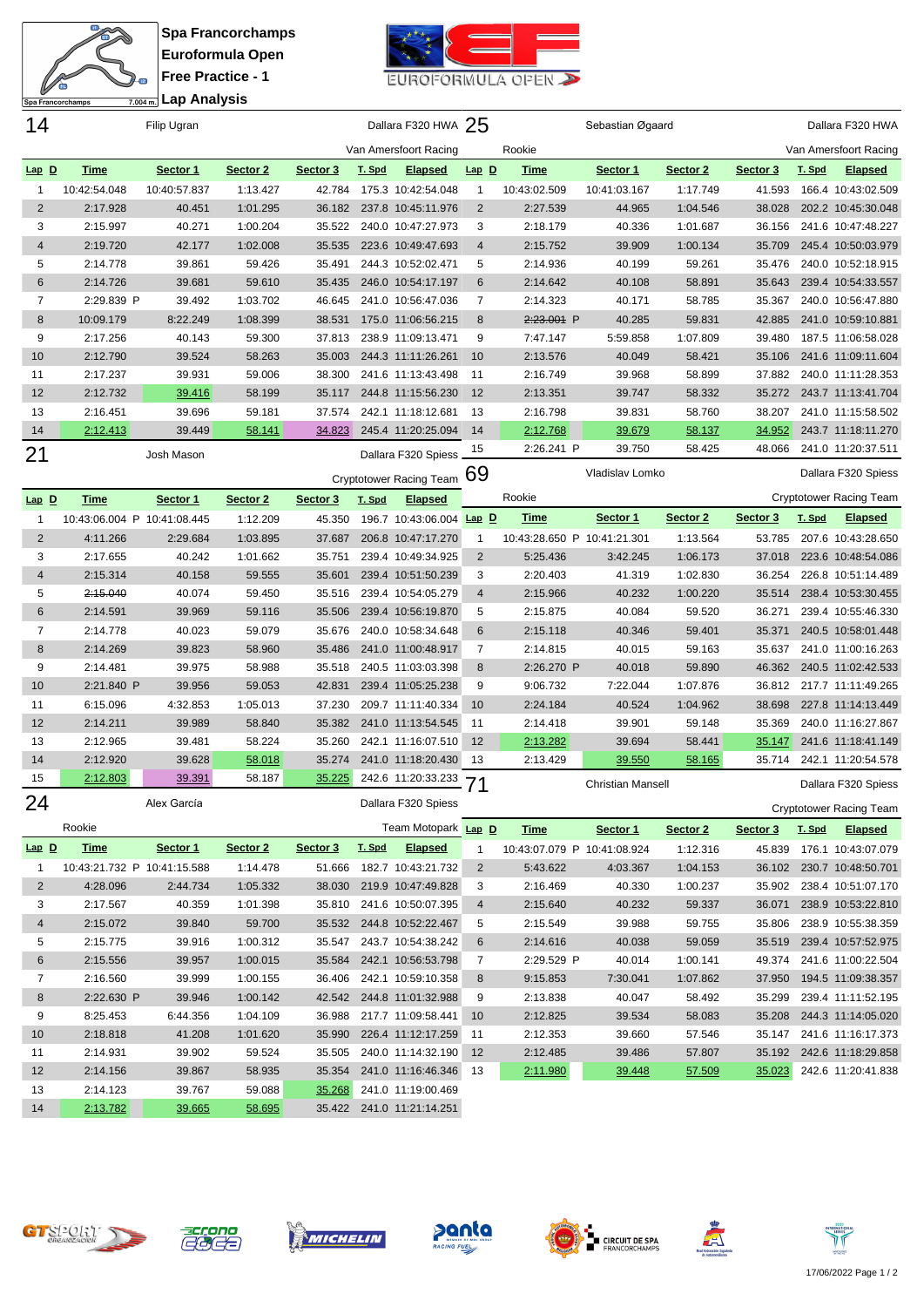

**Spa Francorchamps Euroformula Open Free Practice - 1 Lap Analysis**

84 Francesco Simonazzi Dallara F320 Spiess



|           | Rookie                      |                        |          |          |               | <b>BVM Racing</b>     |
|-----------|-----------------------------|------------------------|----------|----------|---------------|-----------------------|
| $Lap$ $D$ | <u>Time</u>                 | Sector 1               | Sector 2 | Sector 3 | T. Spd        | <b>Elapsed</b>        |
| 1         | 10:42:55.764                | 10:40:58.561           | 1:13.809 | 43.394   |               | 155.8 10:42:55.764    |
| 2         | 2:17.613                    | 40.742                 | 1:00.900 | 35.971   | 233.7         | 10:45:13.377          |
| 3         | 2:16.255                    | 40.165                 | 1:00.454 | 35.636   | 241.0         | 10:47:29.632          |
| 4         | 2:15.966                    | 40.221                 | 1:00.070 | 35.675   | 240.5         | 10:49:45.598          |
| 5         | 2:15.598                    | 40.013                 | 59.844   | 35.741   | 242.1         | 10:52:01.196          |
| 6         | 2:15.449                    | 40.257                 | 59.482   | 35.710   | 238.4         | 10:54:16.645          |
| 7         | 2:23.790 P                  | 40.293                 | 59.979   | 43.518   | 228.8         | 10:56:40.435          |
| 8         | 7:28.531                    | 5:52.658               | 59.905   | 35.968   | 236.8         | 11:04:08.966          |
| 9         | 2:15.552                    | 40.234                 | 59.469   | 35.849   | 238.4         | 11:06:24.518          |
| 10        | 2:15.251                    | 40.187                 | 59.407   | 35.657   | 237.3         | 11:08:39.769          |
| 11        | 2:15.161                    | 40.214                 | 59.291   | 35.656   | 239.4         | 11:10:54.930          |
| 12        | 2:14.800                    | 39.979                 | 59.098   | 35.723   | 238.9         | 11:13:09.730          |
| 13        | 2:21.799 P                  | 40.099                 | 59.408   | 42.292   | 240.0         | 11:15:31.529          |
| 14        | 5:01.279                    | 3:25.730               | 59.827   | 35.722   |               | 239.4 11:20:32.808    |
|           |                             |                        |          |          |               |                       |
| 88        |                             | <b>Filip Kaminiarz</b> |          |          |               | Dallara F320 HWA      |
|           |                             |                        |          |          |               | Van Amersfoort Racing |
| $Lap$ $D$ | <b>Time</b>                 | Sector 1               | Sector 2 | Sector 3 | T. Spd        | <b>Elapsed</b>        |
| 1         | 10:43:10.980                | 10:41:10.081           | 1:18.632 | 42.267   | 151.6         | 10:43:10.980          |
| 2         | 2:27.162                    | 44.396                 | 1:05.731 | 37.035   | 207.6         | 10:45:38.142          |
| 3         | 2:21.276                    | 40.525                 | 1:02.501 | 38.250   | 241.6         | 10:47:59.418          |
| 4         | 2:16.388                    | 40.076                 | 1:00.639 | 35.673   | 241.6         | 10:50:15.806          |
| 5         | 2:15.651                    | 40.194                 | 59.826   | 35.631   | 241.6         | 10:52:31.457          |
| 6         | 2:15.682                    | 40.208                 | 59.516   | 35.958   | 241.0         | 10:54:47.139          |
| 7         | 2:14.906                    | 39.980                 | 59.157   | 35.769   | 242.6         | 10:57:02.045          |
| 8         | 2:15.029                    | 39.940                 | 59.350   | 35.739   |               | 242.6 10:59:17.074    |
| 9         | 2:23.104 P                  | 39.990                 | 59.601   | 43.513   | 242.1         | 11:01:40.178          |
| 10        | 7:39.464                    | 6:01.282               | 1:02.206 | 35.976   |               | 236.3 11:09:19.642    |
| 11        | 2:15.149                    | 39.955                 | 59.574   | 35.620   | 243.7         | 11:11:34.791          |
| 12        | 2:14.586                    | 39.855                 | 59.142   | 35.589   | 242.6         | 11:13:49.377          |
| 13        | 2:21.279                    | 40.909                 | 1:03.595 | 36.775   | 242.1         | 11:16:10.656          |
| 14        | 2:15.119                    | 39.720                 | 59.848   | 35.551   | 243.2         | 11:18:25.775          |
| 15        | 2:14.645                    | 39.811                 | 59.200   | 35.634   | 242.6         | 11:20:40.420          |
| 96        |                             | <b>Oliver Goethe</b>   |          |          |               | Dallara F320 Spiess   |
|           |                             |                        |          |          |               | Team Motopark         |
| $Lap$ D   | <u>Time</u>                 | Sector 1               | Sector 2 | Sector 3 | <u>T. Spd</u> | <b>Elapsed</b>        |
| 1         | 10:43:24.887 P 10:41:23.238 |                        | 1:12.108 | 49.541   |               | 224.0 10:43:24.887    |
| 2         | 4:22.030                    | 2:40.714               | 1:05.270 | 36.046   | 233.7         | 10:47:46.917          |
| 3         | 2:18.831                    | 39.988                 | 1:02.823 | 36.020   |               | 241.6 10:50:05.748    |
| 4         | 2:14.283                    | 39.705                 | 59.351   | 35.227   |               | 244.3 10:52:20.031    |
| 5         | 2:22.252                    | 43.773                 | 1:02.870 | 35.609   |               | 175.0 10:54:42.283    |
| 6         | 2:13.538                    | 39.727                 | 58.699   | 35.112   |               | 243.2 10:56:55.821    |
| 7         | 2:13.413                    | 39.617                 | 58.717   | 35.079   |               | 245.4 10:59:09.234    |
| 8         | 2:13.075                    | 39.710                 | 58.069   | 35.296   |               | 242.6 11:01:22.309    |
| 9         | 2:19.244                    | 39.688                 | 58.496   | 41.060   | 242.1         | 11:03:41.553          |
| 10        | 2:21.154 P                  | 39.595                 | 58.181   | 43.378   |               | 242.1 11:06:02.707    |
| 11        | 7:16.039                    | 5:35.332               | 1:04.090 | 36.617   |               | 230.7 11:13:18.746    |
| 12        | 2:20.065                    |                        | 1:04.009 |          |               | 235.2 11:15:38.811    |
|           |                             | 39.869                 |          | 36.187   |               |                       |
| 13        | 2:11.900                    | 39.625                 | 57.247   | 35.028   |               | 240.0 11:17:50.711    |
| 14        | 2:11.682                    | 39.751                 | 56.907   | 35.024   |               | 240.5 11:20:02.393    |
| 15        | <del>2:11.306</del>         | <u>39.500</u>          | 56.806   | 35.000   |               | 241.6 11:22:13.699    |













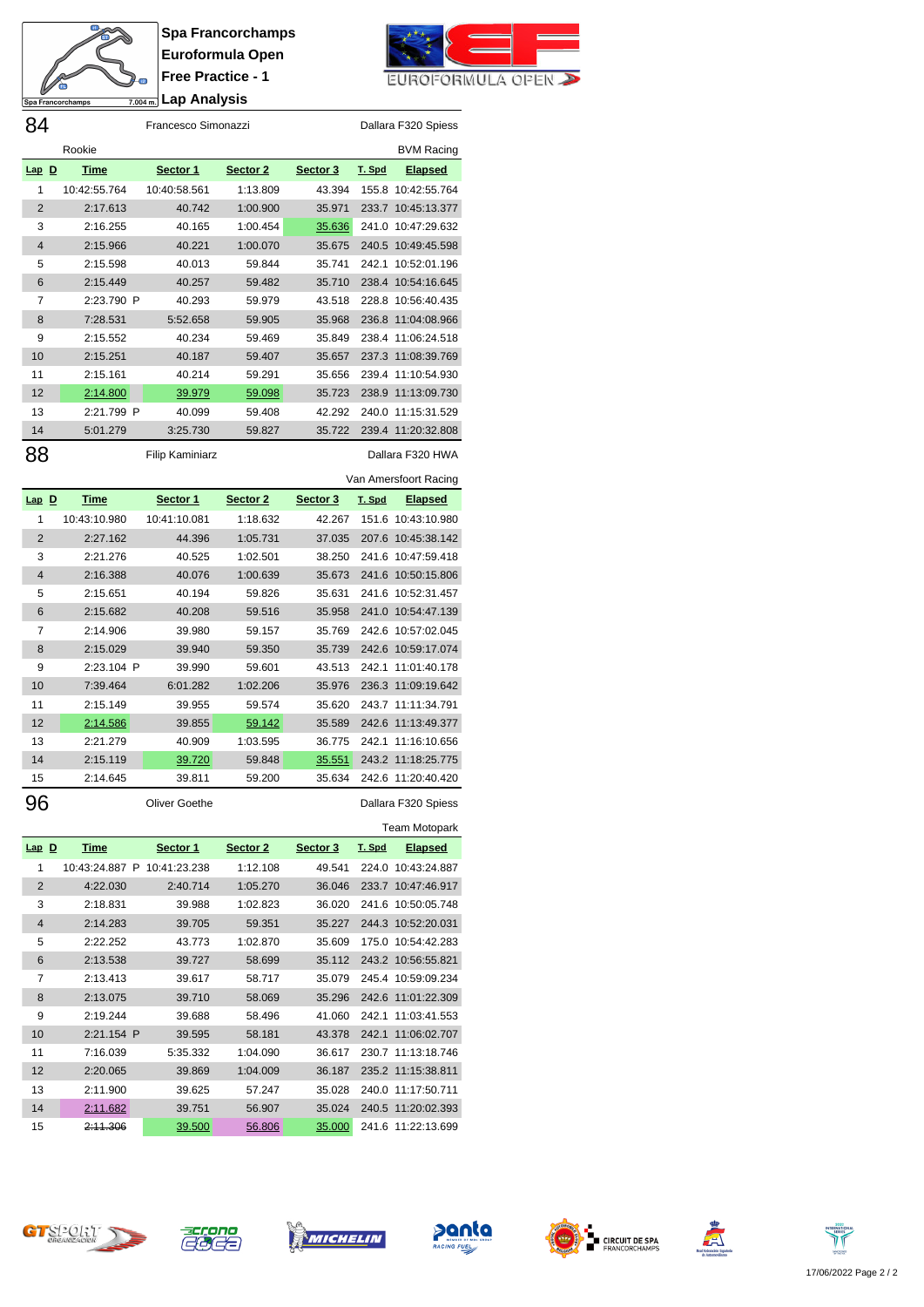

**Spa Francorchamps Euroformula Open Free Practice - 1 Best Sectors Results** 



|                |    | Sector - 1             |           |             | Sector - 2               |           |             | Sector - 3               |        |                |             | <b>Ideal Lap vs Best Lap</b> |                   |                      |     |
|----------------|----|------------------------|-----------|-------------|--------------------------|-----------|-------------|--------------------------|--------|----------------|-------------|------------------------------|-------------------|----------------------|-----|
| Clas           |    | N° Driver              | Time      | $N^{\circ}$ | <b>Driver</b>            | Time      | $N^{\circ}$ | <b>Driver</b>            | Time   | <b>Clas</b>    | $N^{\circ}$ | <b>Driver</b>                | <b>Ideal Lap</b>  | <b>Best Lap Clas</b> |     |
|                | 21 | Josh Mason             | 39.391    | 96          | Oliver Goethe            | 56.806    | 14          | Filip Ugran              | 34.823 |                | 96          | Oliver Goethe                | 2:11.306 2:11.682 |                      |     |
| $\overline{2}$ |    | 14 Filip Ugran         | 39.416 71 |             | <b>Christian Mansell</b> | 57.509    | 25          | Sebastian Øgaard         | 34.952 | $\overline{2}$ | 71          | <b>Christian Mansell</b>     | 2:11.980 2:11.980 |                      | -2  |
| З.             | 71 | Christian Mansell      | 39.448    | -21         | Josh Mason               | 58.018    | 96          | Oliver Goethe            | 35.000 | 3              | 14          | Filip Ugran                  | 2:12.380 2:12.413 |                      | 3   |
| $\overline{4}$ |    | 96 Oliver Goethe       | 39.500    | -25         | Sebastian Øgaard         | 58.137    | 71          | <b>Christian Mansell</b> | 35.023 | 4              | 21          | Josh Mason                   | 2:12.634 2:12.803 |                      | 5   |
| 5.             | 69 | Vladislav Lomko        | 39.550    | 14          | Filip Ugran              | 58.141    | -69         | Vladislav Lomko          | 35.147 | 5              | 25          | Sebastian Øgaard             | 2:12.768 2:12.768 |                      | -4  |
| 6              |    | 24 Alex García         | 39.665    | -69         | Vladislav Lomko          | 58.165 21 |             | Josh Mason               | 35.225 | 6              | 69          | Vladislav Lomko              | 2:12.862 2:13.282 |                      | - 6 |
|                | 25 | Sebastian Øgaard       | 39.679    | -24         | Alex García              | 58.695    | 24          | Alex García              | 35.268 |                | 24          | Alex García                  | 2:13.628          | 2:13.782             |     |
| 8              | 88 | <b>Filip Kaminiarz</b> | 39.720    | -84         | Francesco Simonazzi      | 59.098    | 88          | <b>Filip Kaminiarz</b>   | 35.551 | 8              | 88          | <b>Filip Kaminiarz</b>       | 2:14.413 2:14.586 |                      | -8  |
| 9              | 84 | Francesco Simonazzi    | 39.979    | 88          | Filip Kaminiarz          | 59.142    | -84         | Francesco Simonazzi      | 35.636 | 9              | 84          | Francesco Simonazzi          | 2:14.713 2:14.800 |                      | 9   |













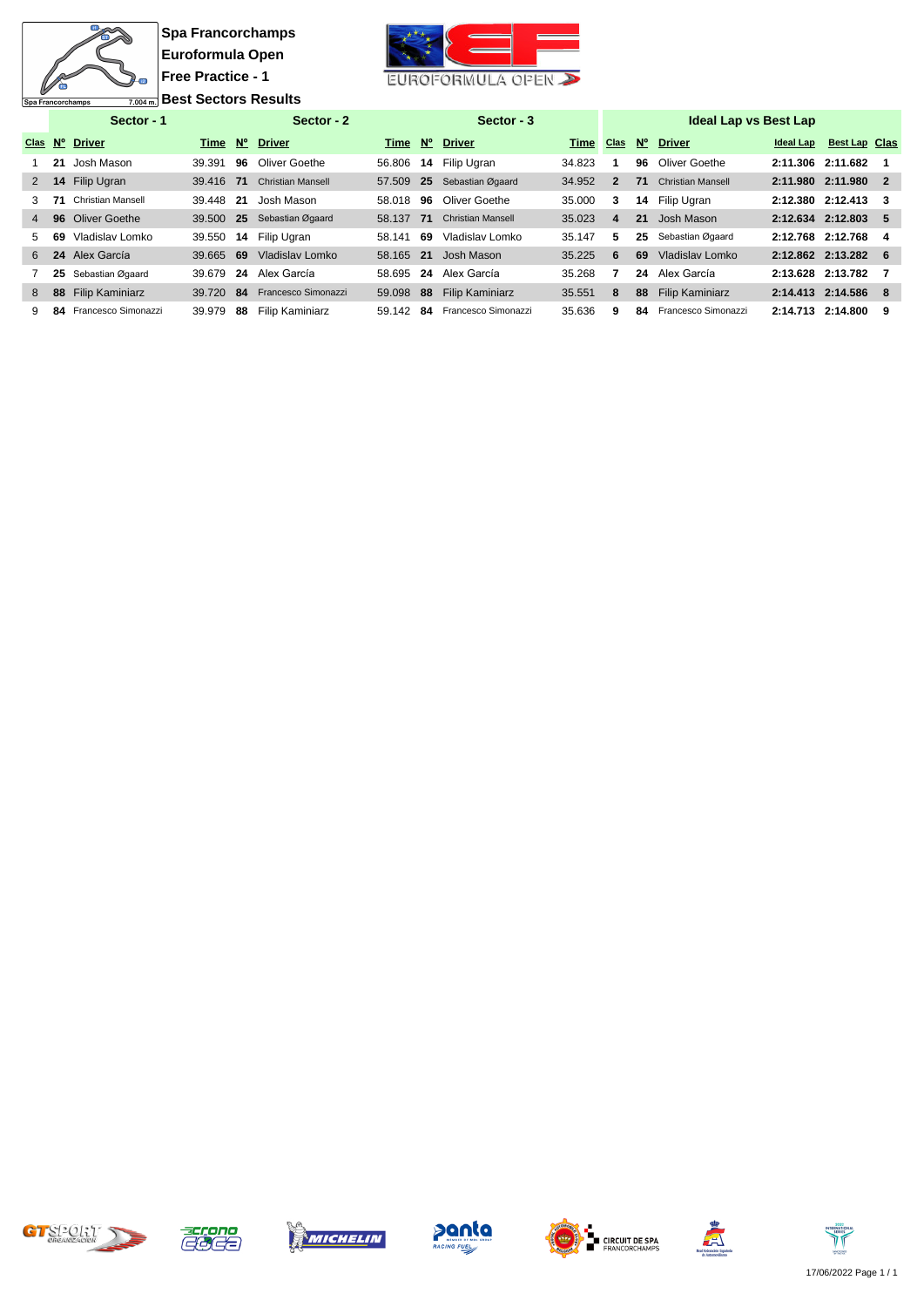

**Spa Francorchamps Euroformula Open Free Practice - 1 Best 5 Lap Times**



|                 |             |                          |                  |   |     |            |                                |            |                     | Best 1   |                   | Best 2   |     | Best 3   |                 | Best 4   |                 | Best 5             |  |
|-----------------|-------------|--------------------------|------------------|---|-----|------------|--------------------------------|------------|---------------------|----------|-------------------|----------|-----|----------|-----------------|----------|-----------------|--------------------|--|
| C <sub>ls</sub> | $N^{\circ}$ | <b>Driver</b>            | <b>Nat</b>       |   | Cat | <b>CIs</b> | Team                           | <b>Nat</b> | <b>Vehicle</b>      | Time     | Lap               | Time     | Lap | Time     | Lap             | Time     | Lap             | Time Lap           |  |
|                 | 96          | Oliver Goethe            |                  |   |     |            | Team Motopark                  |            | Dallara F320 Spiess | 2:11.682 | 14                | 2:11.900 | -13 | 2:13.075 | 8               | 2:13.413 |                 | $2:13.538$ 6       |  |
| $\overline{2}$  | 71          | <b>Christian Mansell</b> | ăĶ.              |   |     |            | <b>Cryptotower Racing Team</b> |            | Dallara F320 Spiess | 2:11.980 | 13                | 2:12.353 | 11  | 2:12.485 | 12              | 2:12.825 | 10 <sup>1</sup> | 2:13.838 9         |  |
| 3               | 14          | Filip Ugran              |                  |   |     |            | Van Amersfoort Racing          |            | Dallara F320 HWA    | 2:12.413 | 14                | 2:12.732 | 12  | 2:12.790 | 10              | 2:14.726 | -6              | $2:14.778$ 5       |  |
| 4               | 25          | Sebastian Øgaard         |                  |   | R.  |            | Van Amersfoort Racing          |            | Dallara F320 HWA    | 2:12.768 | 14                | 2:13.351 | 12  | 2:13.576 | 10 <sup>1</sup> | 2:14.323 |                 | $2:14.642 \quad 6$ |  |
| 5.              | 21          | Josh Mason               | <b>SIZ</b><br>ZN |   |     |            | Cryptotower Racing Team        |            | Dallara F320 Spiess | 2:12.803 | 15                | 2:12.920 | 14  | 2:12.965 | 13              | 2:14.211 | 12              | 2:14.269           |  |
| 6               | 69          | Vladislav Lomko          |                  |   | R.  | 2          | <b>Cryptotower Racing Team</b> |            | Dallara F320 Spiess | 2:13.282 | 12                | 2:13.429 | 13  | 2:14.418 | 11              | 2:14.815 |                 | $2:15.118$ 6       |  |
|                 | 24          | Alex García              |                  | ğ | R   | 3          | Team Motopark                  |            | Dallara F320 Spiess | 2:13.782 | 14                | 2:14.123 | 13  | 2:14.156 | 12              | 2:14.931 | 11              | $2:15.072$ 4       |  |
| 8               | 88          | <b>Filip Kaminiarz</b>   |                  |   |     |            | Van Amersfoort Racing          |            | Dallara F320 HWA    | 2:14.586 | $12 \overline{ }$ | 2:14.645 | 15  | 2:14.906 |                 | 2:15.029 | -8              | $2:15.119$ 14      |  |
| 9               | 84          | Francesco                |                  | É | R   | 4          | <b>BVM Racing</b>              |            | Dallara F320 Spiess | 2:14.800 | 12                | 2:15.161 |     | 2:15.251 | 10              | 2:15.449 | -6              | 2:15.552           |  |













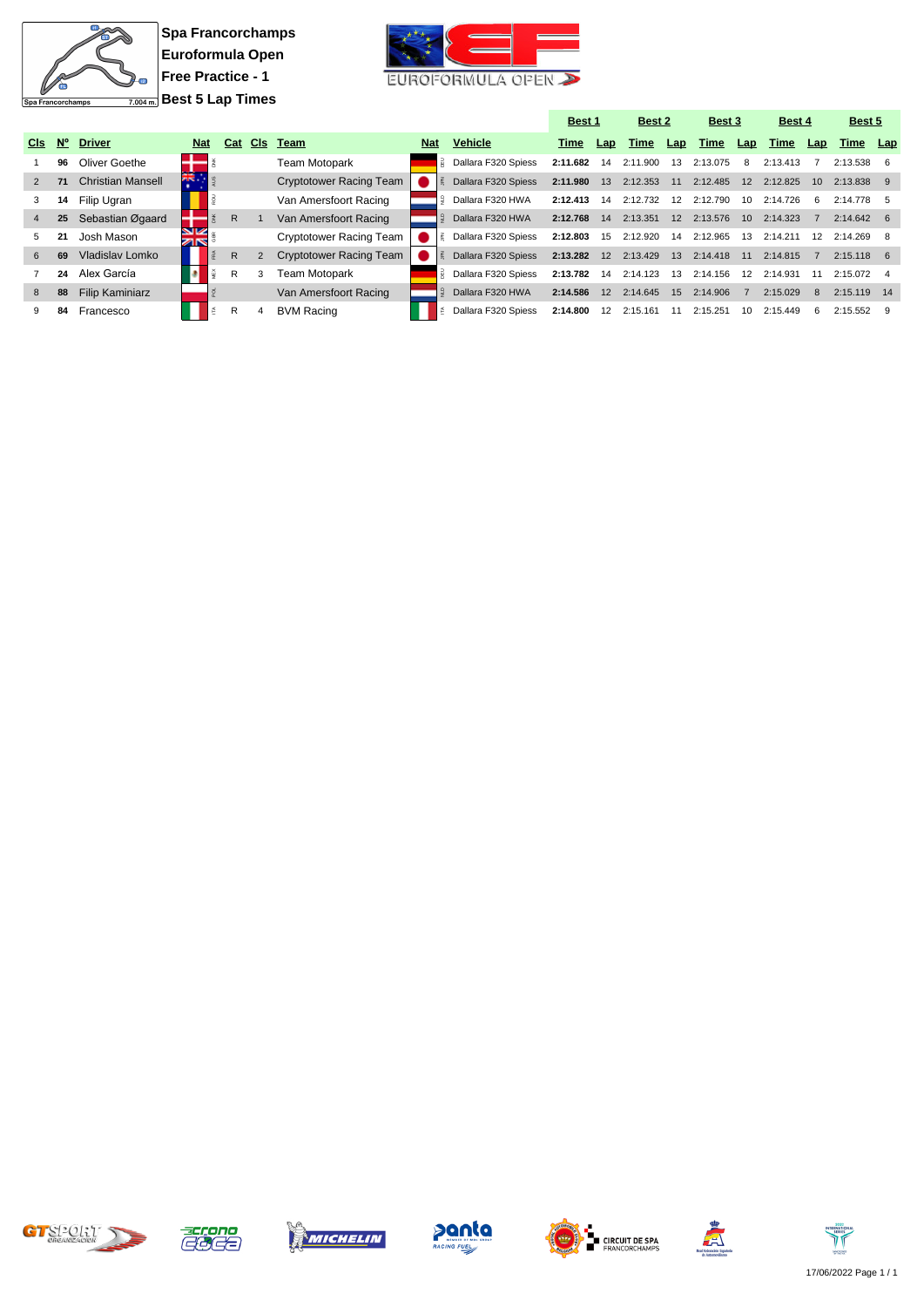

**Spa Francorchamps Euroformula Open Free Practice - 1 Best 5 Top Speeds**



|                |             |                        |            |              |     |                                |            |                          | <u>Top 1</u> |    | Top 2 |              | Top 3                                            |                | Top 4 |               | Top 5 |    |       |
|----------------|-------------|------------------------|------------|--------------|-----|--------------------------------|------------|--------------------------|--------------|----|-------|--------------|--------------------------------------------------|----------------|-------|---------------|-------|----|-------|
| Clas           | $N^{\circ}$ | <b>Driver</b>          | <b>Nat</b> | Cat          | CIs | Team                           | <b>Nat</b> | <b>Vehicle</b>           |              |    |       |              | Km/h Lap Km/h Lap Km/h Lap Km/h Lap Km/h Lap Avg |                |       |               |       |    |       |
|                | 14          | Filip Ugran            |            |              |     | Van Amersfoort Racing          |            | Dallara F320 HWA         | 246.0        | 6  | 245.4 | 14           | 244.8                                            | 12             | 244.3 | -5            | 244.3 | 10 | 245.0 |
| 2              | 25          | Sebastian Øgaard       |            | $\mathsf{R}$ |     | Van Amersfoort Racing          |            | Dallara F320 HWA         | 245.4        |    | 243.7 | 12           | 243.7                                            | 14             | 241.6 | $\mathcal{B}$ | 241.6 | 10 | 243.2 |
| 3              | 96          | Oliver Goethe          |            |              |     | Team Motopark                  |            | Dallara F320 Spiess<br>룾 | 245.4        |    | 244.3 | 4            | 243.2                                            | 6              | 242.6 | -8            | 242.1 | 9  | 243.5 |
| $\overline{4}$ | 24          | Alex García            |            | $\mathsf{R}$ |     | <b>Team Motopark</b>           |            | Dallara F320 Spiess      | 244.8        | 4  | 244.8 | $\mathbf{R}$ | 243.7                                            | 5              | 242.1 | 6             | 242.1 |    | 243.5 |
| 5.             |             | Christian Mansell      | ※          |              |     | Cryptotower Racing Team        |            | Dallara F320 Spiess      | 244.3        | 10 | 242.6 | 12           | 242.6                                            | 13             | 241.6 |               | 241.6 |    | 242.5 |
| 6              | 88          | <b>Filip Kaminiarz</b> |            |              |     | Van Amersfoort Racing          |            | Dallara F320 HWA         | 243.7        | 11 | 243.2 | 14           | 242.6                                            | $\overline{7}$ | 242.6 | -8            | 242.6 | 12 | 243.0 |
|                | 21          | Josh Mason             | VK<br>বাষ  |              |     | Cryptotower Racing Team        |            | Dallara F320 Spiess      | 242.6        | 15 | 242.1 | 13           | 241.0                                            | 8              | 241.0 | 12            | 241.0 | 14 | 241.6 |
| 8              | 69          | Vladislav Lomko        |            | R            |     | <b>Cryptotower Racing Team</b> |            | Dallara F320 Spiess      | 242.1        | 13 | 241.6 | 12           | 241.0                                            |                | 240.5 | <b>6</b>      | 240.5 | 8  | 241.1 |
| 9              | 84          | Francesco Simonazzi    |            | R            |     | <b>BVM Racing</b>              |            | Dallara F320 Spiess      | 242.1        | 5  | 241.0 |              | 240.5                                            | 4              | 240.0 | 13            | 239.4 |    | 240.6 |













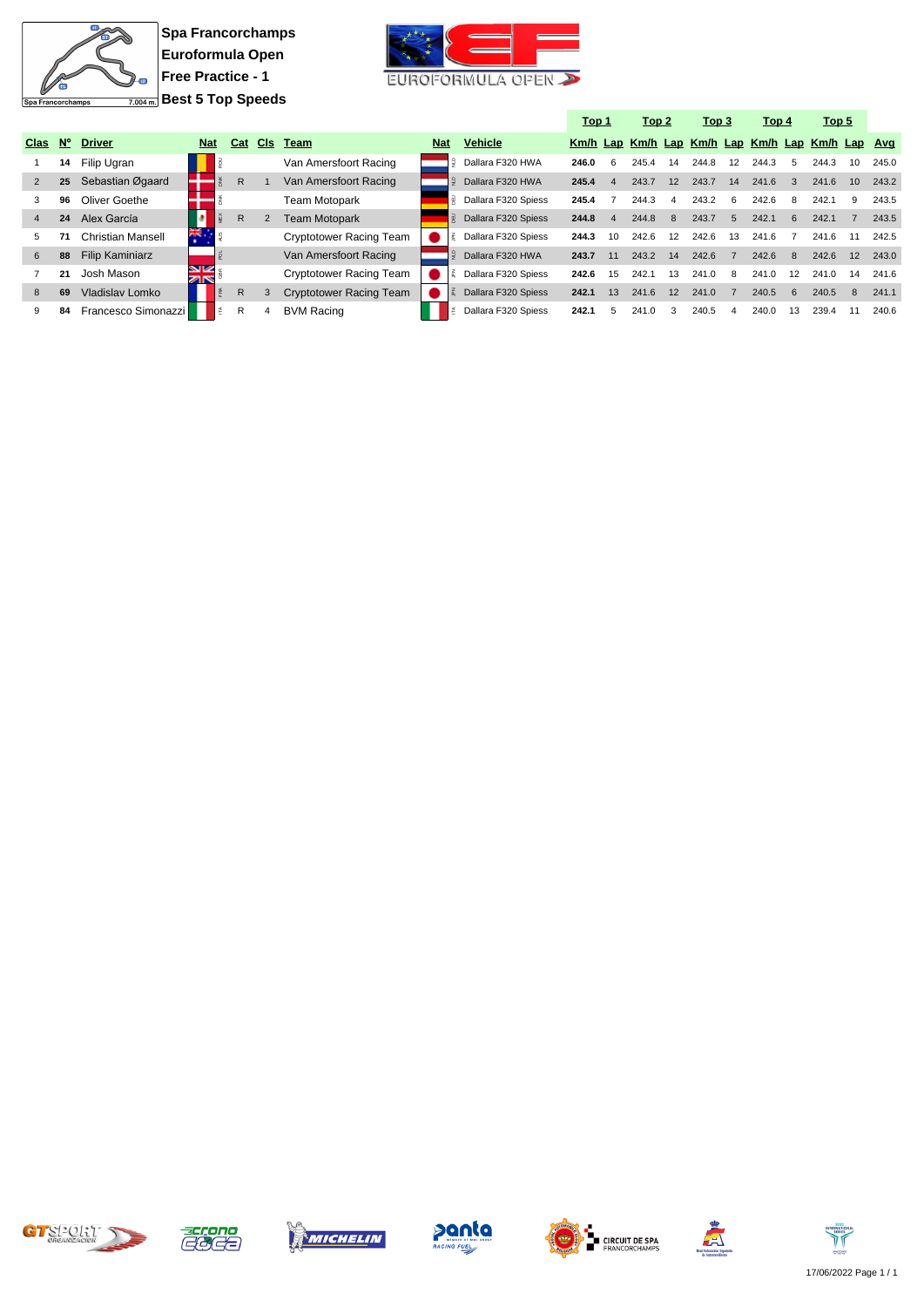# $\overline{\mathbf{u}}$ 衙  $\overline{2}$ Spa Francorchamps

**Spa Francorchamps Euroformula Open Free Practice - 1 Fastest Laps Sequence**



| Lap            | <b>Time of Day</b> | <b>Session Time</b> | $N^{\circ}$ | <b>Driver</b>            | <b>Nat</b>       | Cat          | Team                           | <b>Nat</b> | <b>Vehicle</b>               | Time     | Km/h  |
|----------------|--------------------|---------------------|-------------|--------------------------|------------------|--------------|--------------------------------|------------|------------------------------|----------|-------|
| $\overline{2}$ | 10:45:11.976       | 5:11.976            | 14          | Filip Ugran              |                  |              | Van Amersfoort Racing          |            | Dallara F320 HWA             | 2:17.928 | 182.8 |
| 2              | 10:45:13.377       | 5:13.377            | 84          | Francesco Simonazzi      |                  | R            | <b>BVM Racing</b>              |            | Dallara F320 Spiess          | 2:17.613 | 183.2 |
| 3              | 10:47:27.973       | 7:27.973            | 14          | Filip Ugran              |                  |              | Van Amersfoort Racing          |            | Dallara F320 HWA             | 2:15.997 | 185.4 |
| 4              | 10:49:45.598       | 9:45.598            | 84          | Francesco Simonazzi      |                  | $\mathsf{R}$ | <b>BVM Racing</b>              | Ě          | Dallara F320 Spiess          | 2:15.966 | 185.4 |
| $\overline{4}$ | 10:50:03.979       | 10:03.979           | 25          | Sebastian Øgaard         |                  | R            | Van Amersfoort Racing          |            | Dallara F320 HWA             | 2:15.752 | 185.7 |
| 4              | 10:51:50.239       | 11:50.239           | 21          | Josh Mason               | <b>SIZ</b><br>ZK |              | <b>Cryptotower Racing Team</b> |            | Dallara F320 Spiess          | 2:15.314 | 186.3 |
| 5              | 10:52:02.471       | 12:02.471           |             | 14 Filip Ugran           |                  |              | Van Amersfoort Racing          |            | Dallara F320 HWA             | 2:14.778 | 187.0 |
| 4              | 10:52:20.031       | 12:20.031           | 96          | Oliver Goethe            |                  |              | Team Motopark                  |            | Dallara F320 Spiess          | 2:14.283 | 187.7 |
| 6              | 10:56:55.821       | 16:55.821           | 96          | <b>Oliver Goethe</b>     |                  |              | <b>Team Motopark</b>           |            | <b>B</b> Dallara F320 Spiess | 2:13.538 | 188.8 |
| 7              | 10:59:09.234       | 19:09.234           | 96          | Oliver Goethe            |                  |              | Team Motopark                  |            | <b>B</b> Dallara F320 Spiess | 2:13.413 | 188.9 |
| 8              | 11:01:22.309       | 21:22.309           | 96          | <b>Oliver Goethe</b>     |                  |              | <b>Team Motopark</b>           |            | Dallara F320 Spiess          | 2:13.075 | 189.4 |
| 10             | 11:11:26.261       | 31:26.261           | 14          | Filip Ugran              |                  |              | Van Amersfoort Racing          |            | Dallara F320 HWA             | 2:12.790 | 189.8 |
| 12             | 11:15:56.230       | 35:56.230           | 14          | Filip Ugran              |                  |              | Van Amersfoort Racing          |            | Dallara F320 HWA             | 2:12.732 | 189.9 |
| 11             | 11:16:17.373       | 36:17.373           | 71          | <b>Christian Mansell</b> | $\frac{2\pi}{2}$ |              | Cryptotower Racing Team        |            | Dallara F320 Spiess          | 2:12.353 | 190.5 |
| 13             | 11:17:50.711       | 37:50.711           | 96          | <b>Oliver Goethe</b>     |                  |              | <b>Team Motopark</b>           |            | Dallara F320 Spiess          | 2:11.900 | 191.1 |
| 14             | 11:20:02.393       | 40:02.393           | 96          | Oliver Goethe            |                  |              | Team Motopark                  |            | Dallara F320 Spiess          | 2:11.682 | 191.4 |













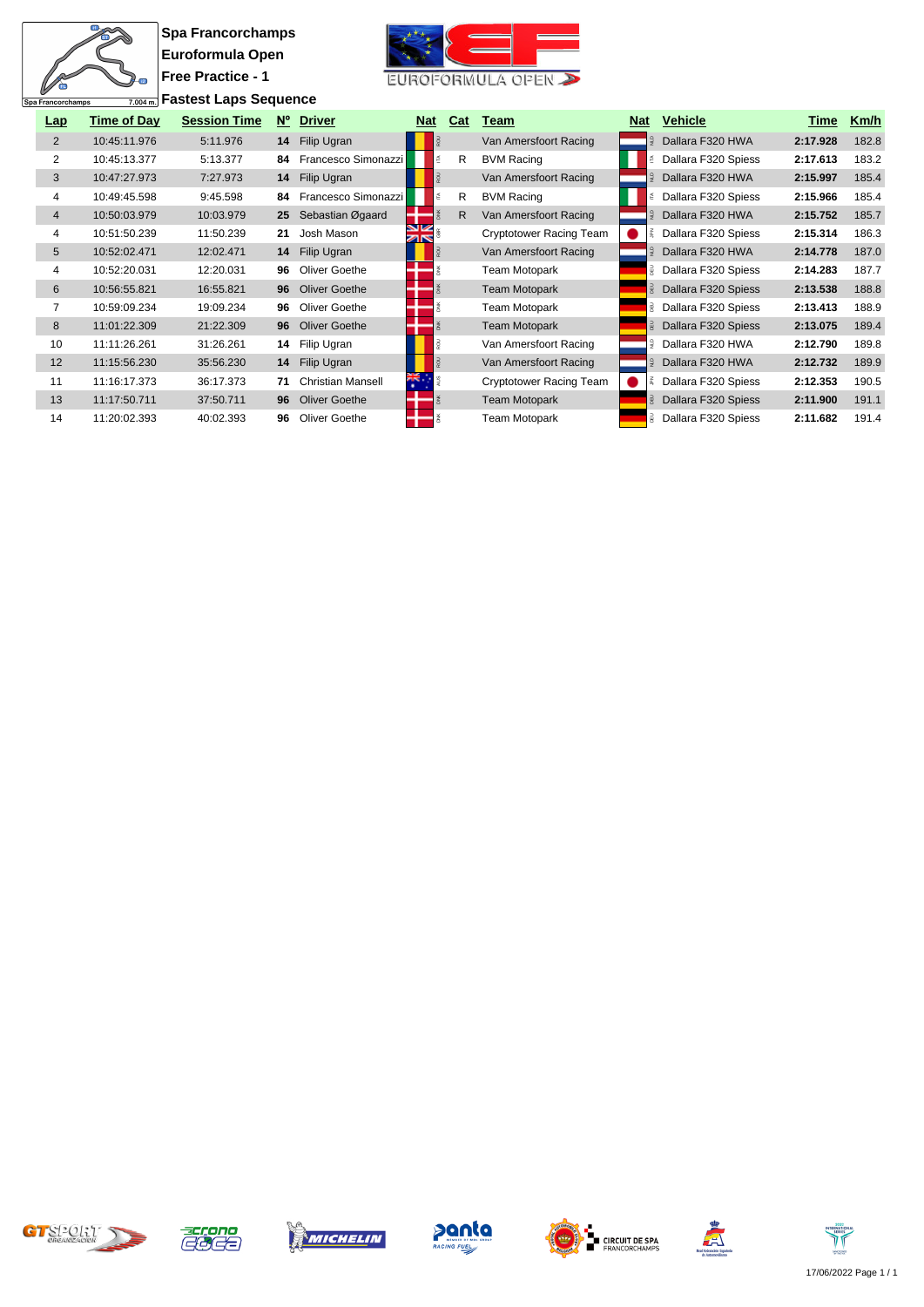|                 |                               |                          |             |                | <b>Spa Francorchamps</b>        |            |                     |                         |
|-----------------|-------------------------------|--------------------------|-------------|----------------|---------------------------------|------------|---------------------|-------------------------|
|                 |                               | Euroformula Open         |             |                |                                 |            |                     |                         |
|                 |                               | <b>Free Practice - 1</b> |             |                |                                 |            | EUROFORMULA OPEN    |                         |
|                 | 7.004 m.<br>Spa Francorchamps |                          |             |                | <b>Event Best Maximum Speed</b> |            |                     |                         |
|                 | Nº Driver                     | <b>Nat</b>               |             |                | Cat Clas Team                   | <b>Nat</b> | <b>Vehicle</b>      | <b>Km/h Session</b>     |
|                 | 14 Filip Ugran                |                          |             |                | Van Amersfoort Racing           |            | Dallara F320 HWA    | 246.0 Free Practice - 1 |
| 25 <sub>1</sub> | Sebastian Øgaard              |                          | $R \quad 1$ |                | Van Amersfoort Racing           |            | Dallara F320 HWA    | 245.4 Free Practice - 1 |
|                 | 96 Oliver Goethe              |                          |             |                | Team Motopark                   |            | Dallara F320 Spiess | 245.4 Free Practice - 1 |
|                 | 24 Alex García                |                          |             | R <sub>2</sub> | <b>Team Motopark</b>            |            | Dallara F320 Spiess | 244.8 Free Practice - 1 |
| 71              | <b>Christian Mansell</b>      | Ж.                       |             |                | <b>Cryptotower Racing Team</b>  |            | Dallara F320 Spiess | 244.3 Free Practice - 1 |
| 88              | <b>Filip Kaminiarz</b>        |                          |             |                | Van Amersfoort Racing           |            | Dallara F320 HWA    | 243.7 Free Practice - 1 |
| 21              | Josh Mason                    | É                        |             |                | <b>Cryptotower Racing Team</b>  |            | Dallara F320 Spiess | 242.6 Free Practice - 1 |
|                 | 84 Francesco Simonazzi        |                          | R           | $\mathbf{3}$   | <b>BVM Racing</b>               |            | Dallara F320 Spiess | 242.1 Free Practice - 1 |
| 69              | Vladislav Lomko               |                          | R           | 4              | <b>Cryptotower Racing Team</b>  |            | Dallara F320 Spiess | 242.1 Free Practice - 1 |













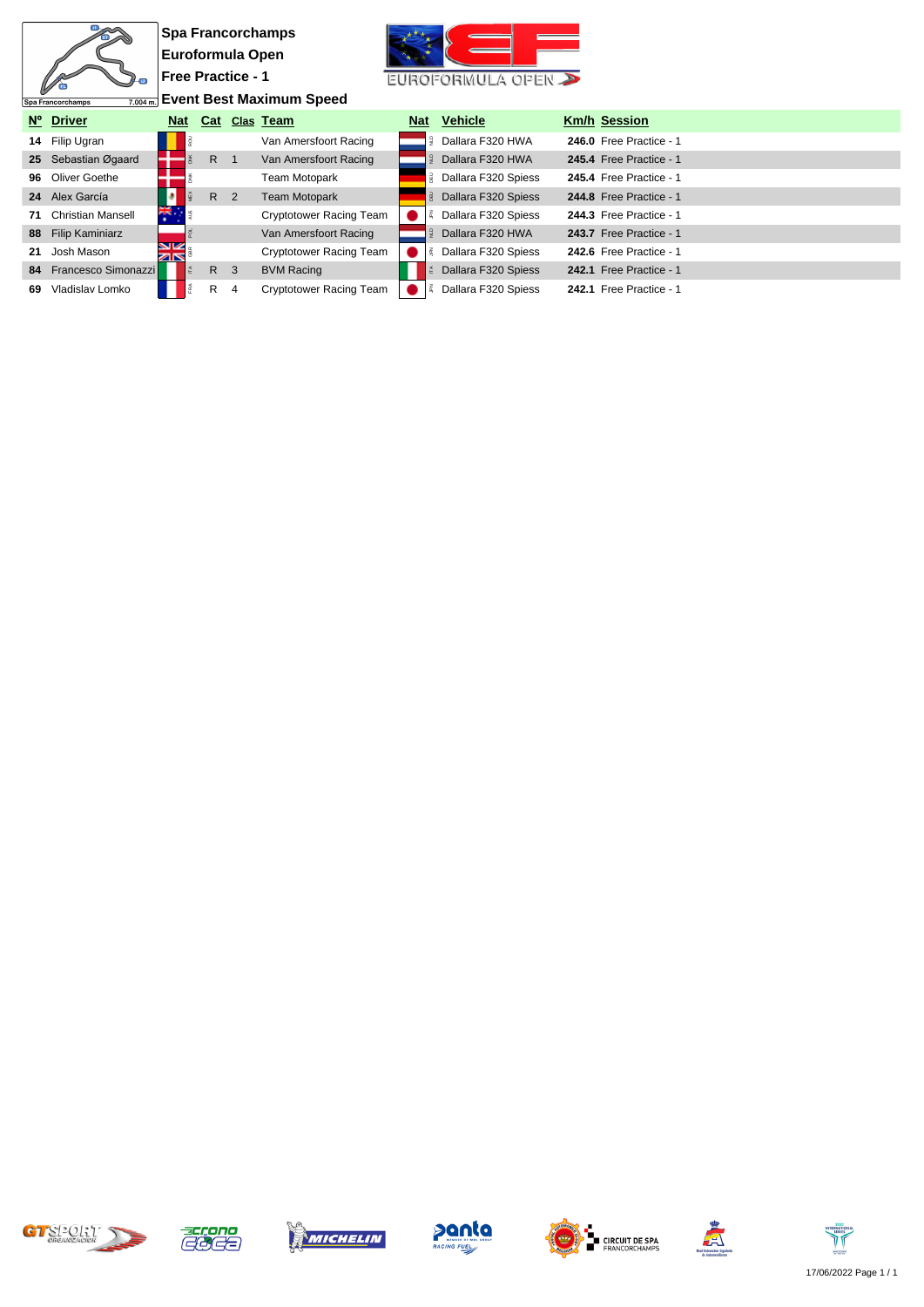

**Spa Francorchamps Euroformula Open Free Practice - 1 Pit Stop Analysis**



| 14                                    |             | Filip Ugran                              |                                        |                 |                                  | Dallara F320 HWA     |       |
|---------------------------------------|-------------|------------------------------------------|----------------------------------------|-----------------|----------------------------------|----------------------|-------|
|                                       |             |                                          |                                        |                 | Van Amersfoort Racing            |                      |       |
| N <sup>o</sup>                        | In Day Time | In Time                                  | <b>Out Time</b>                        | <b>Pit Time</b> | T. Pit Time Handicap             |                      | Diff. |
| 1                                     |             | 10:56:41.877 10:56:41.877 11:04:17.794   |                                        | 7:35.917        | 7:35.917                         |                      |       |
| 21                                    |             | Josh Mason                               |                                        |                 |                                  | Dallara F320 Spiess  |       |
|                                       |             |                                          |                                        |                 | Cryptotower Racing Team          |                      |       |
| N <sup>o</sup>                        | In Day Time | In Time                                  | <b>Out Time</b>                        | <b>Pit Time</b> | T. Pit Time Handicap             |                      | Diff. |
| 1                                     |             | 10:43:00.267 10:43:00.267 10:44:57.407   |                                        | 1:57.140        | 1:57.140                         |                      |       |
|                                       |             | 2 11:05:19.564 11:05:19.564 11:09:15.211 |                                        | 3:55.647        | 5:52.787                         |                      |       |
| 24                                    |             | Alex García                              |                                        |                 |                                  | Dallara F320 Spiess  |       |
|                                       | Rookie      |                                          |                                        |                 |                                  | Team Motopark        |       |
| $N^{\circ}$                           | In Day Time | In Time                                  | <b>Out Time</b>                        | <b>Pit Time</b> | T. Pit Time Handicap             |                      | Diff. |
| 1                                     |             | 10:43:14.917 10:43:14.917 10:45:27.104   |                                        | 2:12.187        | 2:12.187                         |                      |       |
|                                       |             | 2 11:01:27.382 11:01:27.382 11:07:37.886 |                                        | 6:10.504        | 8:22.691                         |                      |       |
| 25                                    |             | Sebastian Øgaard                         |                                        |                 |                                  | Dallara F320 HWA     |       |
|                                       | Rookie      |                                          |                                        |                 | Van Amersfoort Racing            |                      |       |
| $N^{\circ}$                           | In Day Time | In Time                                  | <b>Out Time</b>                        | <b>Pit Time</b> | T. Pit Time Handicap             |                      | Diff. |
| 1                                     |             | 10:59:05.335 10:59:05.335 11:04:30.916   |                                        | 5:25.581        | 5:25.581                         |                      |       |
| 69                                    |             | Vladislav Lomko                          |                                        |                 |                                  | Dallara F320 Spiess  |       |
|                                       | Rookie      |                                          |                                        |                 | Cryptotower Racing Team          |                      |       |
| $N^{\circ}$                           | In Day Time | In Time                                  | <b>Out Time</b>                        | <b>Pit Time</b> | T. Pit Time Handicap             |                      | Diff. |
| 1                                     |             |                                          |                                        |                 |                                  |                      |       |
|                                       |             |                                          | 10:43:21.517 10:43:21.517 10:46:32.769 | 3:11.252        | 3:11.252                         |                      |       |
|                                       |             | 2 11:02:36.738 11:02:36.738 11:09:23.260 |                                        | 6:46.522        | 9:57.774                         |                      |       |
| 71                                    |             | <b>Christian Mansell</b>                 |                                        |                 |                                  | Dallara F320 Spiess  |       |
|                                       |             |                                          |                                        |                 |                                  |                      |       |
| N <sup>o</sup>                        | In Day Time | In Time                                  | <b>Out Time</b>                        | <b>Pit Time</b> | Cryptotower Racing Team          |                      | Diff. |
| 1                                     |             | 10:43:01.266 10:43:01.266 10:46:34.385   |                                        | 3:33.119        | T. Pit Time Handicap<br>3:33.119 |                      |       |
|                                       |             | 2 11:00:15.838 11:00:15.838 11:07:11.049 |                                        | 6:55.211        | 10:28.330                        |                      |       |
| 84                                    |             | Francesco Simonazzi                      |                                        |                 |                                  | Dallara F320 Spiess  |       |
|                                       | Rookie      |                                          |                                        |                 |                                  | <b>BVM Racing</b>    |       |
| N <sup>o</sup>                        | In Day Time | In Time                                  | <b>Out Time</b>                        | <b>Pit Time</b> | T. Pit Time Handicap             |                      | Diff. |
|                                       |             | 10:56:34.972 10:56:34.972 11:01:57.448   |                                        | 5:22.476        | 5:22.476                         |                      |       |
|                                       |             | 2 11:15:26.059 11:15:26.059 11:18:22.972 |                                        | 2:56.913        | 8:19.389                         |                      |       |
| 88                                    |             | <b>Filip Kaminiarz</b>                   |                                        |                 |                                  | Dallara F320 HWA     |       |
|                                       |             |                                          |                                        |                 | Van Amersfoort Racing            |                      |       |
| $\underline{\mathsf{N}^{\mathsf{o}}}$ | In Day Time | In Time                                  | <b>Out Time</b>                        | <b>Pit Time</b> | T. Pit Time Handicap             |                      | Diff. |
| 1                                     |             | 11:01:34.609 11:01:34.609 11:06:56.644   |                                        | 5:22.035        | 5:22.035                         |                      |       |
| 96                                    |             | <b>Oliver Goethe</b>                     |                                        |                 |                                  | Dallara F320 Spiess  |       |
|                                       |             |                                          |                                        |                 |                                  | <b>Team Motopark</b> |       |
| $\underline{\mathsf{N}^{\mathsf{o}}}$ | In Day Time | In Time                                  | <b>Out Time</b>                        | <b>Pit Time</b> | T. Pit Time Handicap             |                      | Diff. |
| 1                                     |             | 10:43:17.663 10:43:17.663 10:45:29.287   |                                        | 2:11.624        | 2:11.624                         |                      |       |